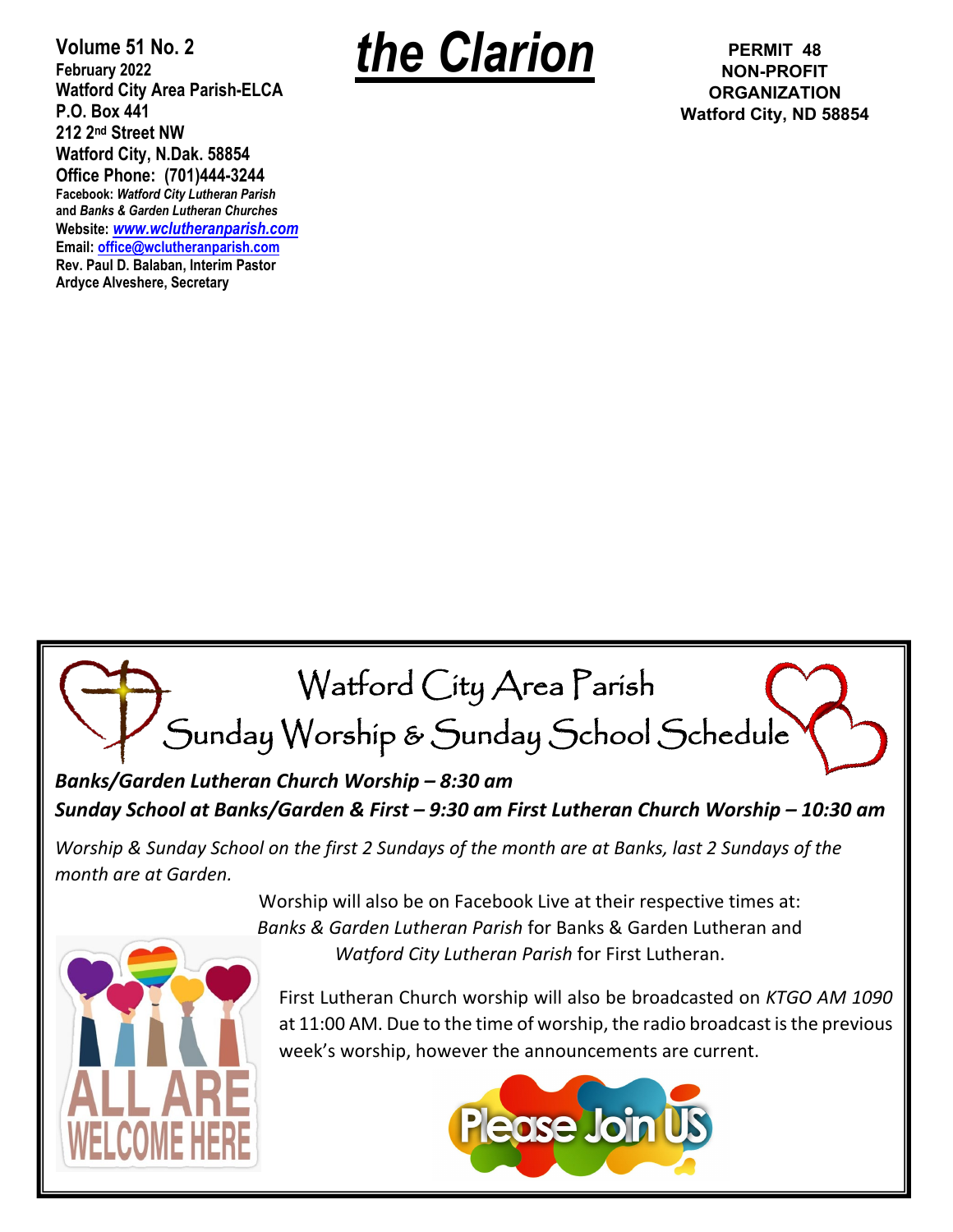

 Thank you to the following for sponsoring the Sunday morning radio broadcast of FLC worship on KTGO AM 1090 for: The month of January: Don Stenberg in memory of Ray & Jessie Stenberg; Ron & Barb Quale in memory of their parents, Sig & Earl Quale and Doris & Gerhard Gudmunsen; Ed & Charlotte Schilke in honor of their children, grandchildren & great-grandchildren; Ron & Barb Quale in memory of Ron's brother, Leon Quale.

The month of February: Garden WELCA; Donna & Sydney Slais in memory of Randy Slais,

2022 has many open Sundays - if you are interested in sponsoring a Sunday, please call the office at (701)444-3244 or email:

## [office@wclutheranparish.com.](mailto:office@wclutheranparish.com) Cost is \$110.00.

 FLC Worship is broadcasted on KTGO AM 1090 at 11:00 am Sunday mornings. Due to the time of worship, the radio broadcast will be pre-recorded from the previous week's worship. However, the announcements on the radio broadcast are recorded separately and are current.

"Forgiveness is not an occasional act, it is a constant attitude."

‒ Rev. Martin Luther King, Jr.



## **ATTENTION radio listeners and sponsors…**

The issue of continuing the radio broadcasts was a topic for discussion at First Lutheran Church's Annual meeting last month. While no decision was made, several alternatives were offered, including: increasing the cost to cover the "nonsponsored weeks" or sponsorships could go to funding the Facebook Live recording needs. If discontinued, current sponsorships will be honored or refunded. The decision was left for the Council to act upon. **If you have further input, please contact a Council member.**



**GARDEN LUTHERAN CHURCH BUILDING FUND** Dennis E. Johnson \$100.00



We would like to welcome the newly baptized within our Parish:

Banks Lutheran Church Brooks Myron Frick Son of Zane & Reba Frick on January 2 $3^{th}$ , 2022

In Our Thoughts

- Family & Friends of Emma Pojorlie
- Family & Friends of Milo **W**sness
- Family & Friends of Joseph "Joey" Arnegard
- **宁 Family & Friends of** Sherry Lervick
- **廿 Hayley Me as she** attends Seminary
- Danell Dougherty
- **十 MeLinda Haugeberg**
- **the Barb Jorgenson**
- **d** Patti Leiseth
- **令 Micah Moxness**
- **<sup>令</sup> Mary Jane Rhodes**
- **廿 Melany Sanford**
- Donald Schmidt
- **廿 Sandy Wollan**

If you know someone needing prayers, please contact the Watford City Area Lutheran Parish office by calling (701)444-3244 or emailing office@wclutheranparish.com.